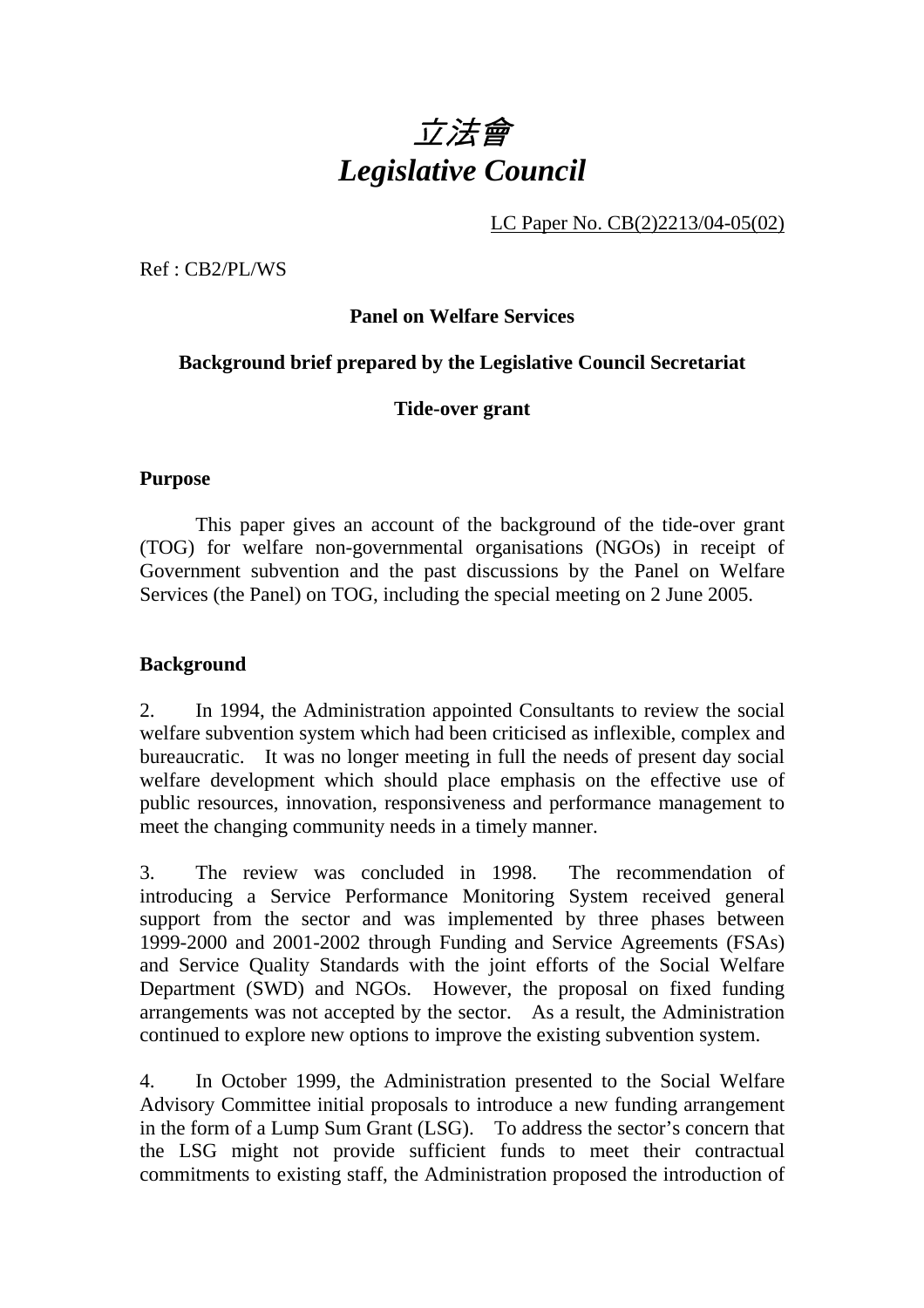a TOG Scheme to address any possible problems in the first three years, arising from meeting contractual obligations to serving staff for salary creep and Provident Fund (PF) contributions. The intention was to allow NGOs to have sufficient time to adjust to the changes. Taking into consideration comments received at the end of the consultation period in May 2000, revisions to the proposed LSG package were made by the Administration to ensure that sufficient funds would be provided for NGOs to honour the contractual commitment to staff, including extending the TOG period from three years to five years.

5. Details of the development of the implementation of the LSG subventions system and major concerns of the Panel and recent development with regard to TOG are given in **Appendix I**.

# **One-off Grant**

6. The Panel held a special meeting on 2 June 2005 to listen to the views of a total of 15 deputations on the Administration's proposal to provide a Special One-off Grant (SOG) to NGOs currently receiving TOG after the termination of the TOG period in 2006-07.

# Purpose

7. According to the Administration, SOG is meant to provide greater flexibility and more time for the NGO management in making whatever necessary adjustments to meet their financial and/or staff commitments in the long run and is considered a more pragmatic way to assist NGOs than a mere extension of TOG. Two Schemes, A and B, under SOG are available to NGOs currently receiving TOG.. Application would be on a voluntary basis and NGOs are expected to apply for either Scheme A or B.

8. Scheme A is aimed at providing time-defined further assistance to NGOs that are not ready to operate on the benchmark salary upon the TOG cessation. Under the LSG subventions system, the benchmark salary of each NGO is determined on the basis of the mid-point salaries of the existing pay scales of its recognised establishments, i.e. all approved posts, as at 1 April 2000. PF for staff not on the snapshot as at 1 April 2004 would be provided at 6.8%. The amount of SOG under this Scheme would be capped at two times of TOG for each respective eligible NGO at the 2005-06 TOG level. It should only be used for the personal emolument expenditure of staff captured in the snapshot of 1 April 2000 ("Snapshot Staff").

9. Scheme B is aimed at providing NGOs which do not require further assistance in facing the TOG cessation with additional support to enhance their human resources practices. It would focus on initiatives that would benefit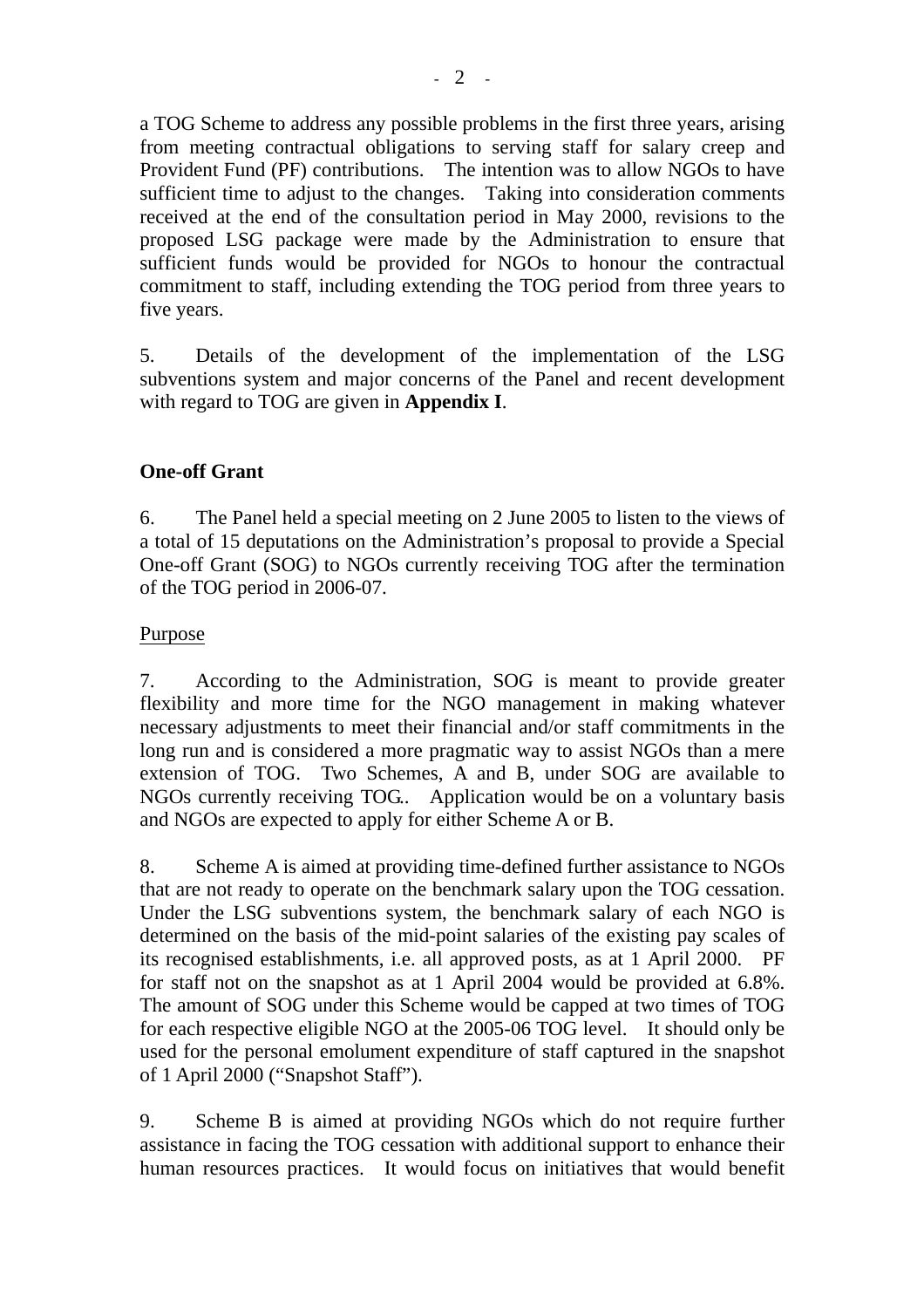directly its staff, including both snapshot staff and all other staff in subvented services. SOG under this Scheme would be provided at an amount not more than two times of the TOG provision at the 2005-06 level of the NGO applicant.

# Other facilitating measures for NGOs

10. On top of SOG, the Administration recommends implementing the following measures to facilitate NGOs concerned to achieve the financial viability more effectively -

- (a) to withhold the clawback of LSG Reserve above the 25% cap for three years for the financial years from 2004-05 to 2006-07;
- (b) to allow NGOs to utilise their own resources or LSG Reserve or SOG to implement voluntary retirement (VR) scheme for their staff to increase the efficiency of the organisation; and
- (c) for NGOs with their salary portion above the benchmark salary, to postpone the planned annual 2% reduction of the salary portion of the LSG to the Benchmark Salary for two years to 2008-09.

# **Major views/concerns raised by the Panel and deputations**

# Views of deputations

11. All deputations strongly urged the Administration to conduct a comprehensive review of the LSG subventions system which had forced some NGOs to attain financial viability through replacing their experienced staff with less experienced ones hired on less favourable contract terms which could be as short as one month. As a result, service quality was seriously undermined and injuries at work, conflicts between existing and new staff and disputes between staff and management had increased. The Administration should continue to provide TOG to NGOs currently receiving TOG in meeting contractual commitments to their Snapshot Staff and immediately scrap the proposal of providing a SOG to NGOs currently receiving TOG after the cessation of TOG in 2006-07.

12. Other major views expressed by deputations are summarised as follows -

(a) the fact that the Administration intended to provide SOG (Scheme A) to NGOs after the termination of TOG was a testament that it intended to shirk its responsibility in helping agencies to honor contractual commitments to their Snapshot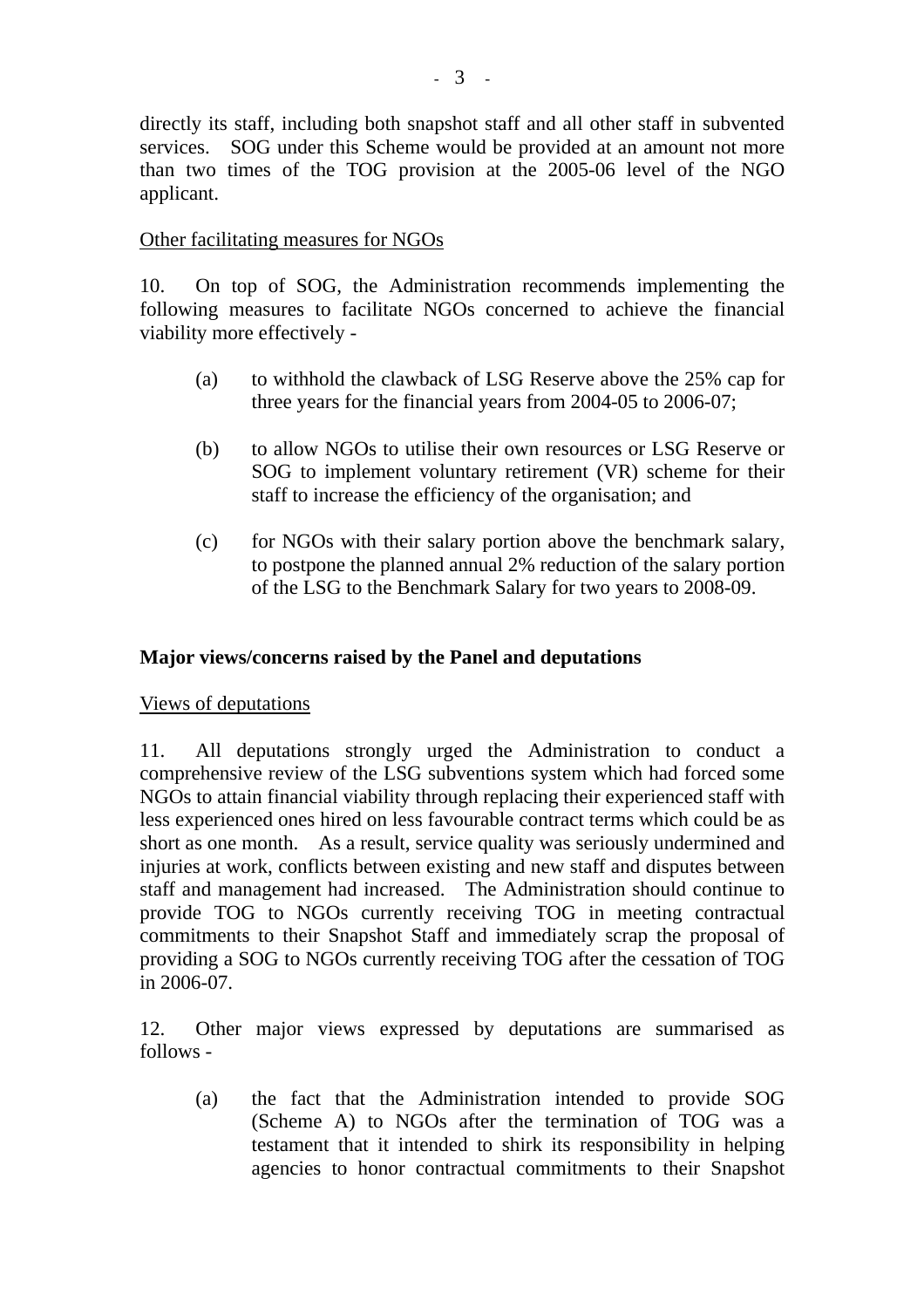Staff in terms of salary increment, the effect of which was likely to set a deadline for NGOs to complete its cost-cutting exercise on staff;

- (b) in providing the time-defined SOG (Scheme A) to NGOs currently receiving TOG, the Administration had reneged on its promise made with the welfare sector during the discussion of the implementation of the LSG funding system that the Administration would consider further assistance to honour contractual obligations to Snapshot Staff if the agencies could demonstrate that, during the preceding TOG period, first, they had already made full efforts in service reengineering, second, they had little or no turnover of their Snapshot Staff, third, they had accumulated little reserves, and fourth, they had been unable to obtain new services;
- (c) discontinuation of TOG would be in breach of Article 144 of the Basic Law (BL144) which stipulated that "The Government of the Hong Kong Special Administrative Region shall maintain the policy previously practised in Hong Kong in respect of subventions for non-governmental organisations in fields such as education, medicine and health, culture, art, recreation, sports, social welfare and social work. Staff members previously serving in subvented organizations in Hong Kong may remain in their employment in accordance with the previous system";
- (d) they disagreed with the claim made by the Administration that the Lump Sum Grant Steering Committee (LSGSC) was in support of discontinuing TOG and providing the time-defined SOG (Scheme A) to NGOs that were not yet ready to operate on the Benchmark Salary upon the cessation of TOG in 2006-07;
- (e) they were dissatisfied that the Director of Social Welfare paid scant regard to the views and concerns expressed by the welfare sector on support to NGOs currently receiving TOG after the TOG period;
- (f) they opposed the proposal of according priority to the successful SOG (Scheme B) applicants in the allocation of new services during 2006-07 to 2007-08, as this was tantamount to awarding or encouraging NGOs for not seeking further assistance in meeting contractual obligations to their Snapshot Staff;
- (g) they were concerned about allowing NGOs to utilise their LSG Reserve or SOG to implement VR scheme for their staff, as this would give a green light to NGOs to use the scheme to make ends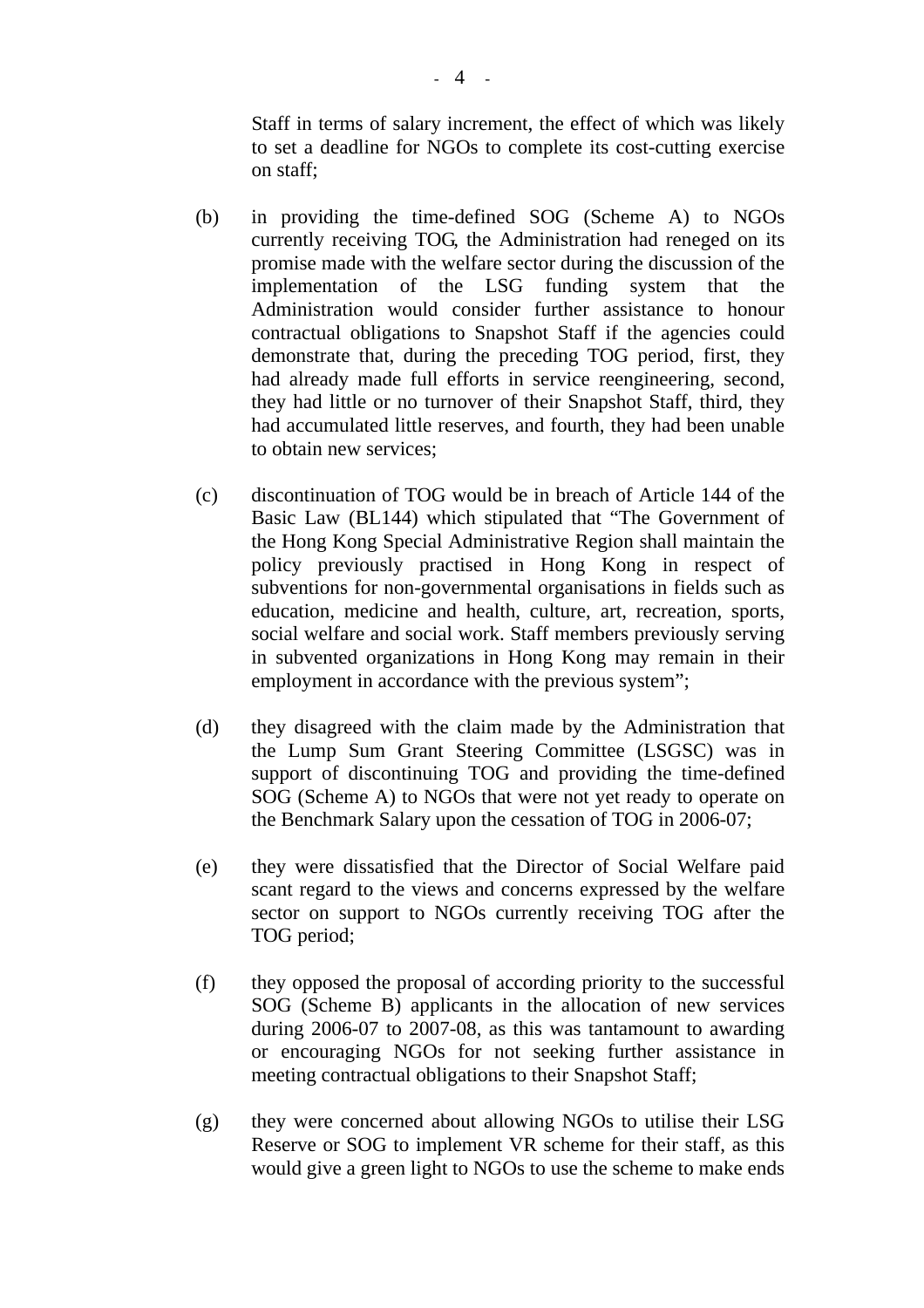meet; and

(h) efficiency savings imposed upon NGOs in recent years had eaten up all the efforts made by agencies in bringing down their PE expenditure to align with the benchmark salary, the result of which had rendered it very difficult for NGOs to meet contractual commitments to their staff after the termination of TOG in 2006-07.

## Views of members

13. Members shared the views/concerns expressed by deputations. A member asked the Administration whether TOG would continue to be provided beyond 2006-07 to those NGOs which fulfilled the four criteria set out in paragraph 12(b) above. Another member expressed regret that NGO operators were forced to become unscrupulous employers under the LSG subventions system. Other members requested the Administration to scrap the SOG proposal, including holding off inviting applications from NGOs for SOG in July 2005, until it had reached an agreement with the welfare sector on the support after the TOG period to NGOs currently receiving TOG.

### **The Administration's response**

- 14. The Administration's response is summarised as follows
	- (a) it was made clear to the welfare sector at the outset that TOG would only be provided for five years, i.e. from 2001-02 to 2005-06. At the same time, for NGOs with their snapshot salary above the Benchmark Salary, they should come down to the Benchmark Salary by a reduction of 2% annually from 2006-07. In achieving these, NGOs were expected to carry out organisation restructuring and service reengineering within the TOG period such that they could operate their services within the LSG provision. It had been agreed with the welfare sector that the Government would only be prepared to consider further assistance for NGOs to meet contractual obligations to Snapshot Staff under exceptional circumstances on a case by case basis, and that all relevant factors would have to be taken into account in totality before exceptional assistance could be justified;
	- (b) providing a SOG to NGOs currently receiving TOG was in fact less stringent than the previously agreed arrangement of providing further assistance under exceptional circumstances on a case by case basis;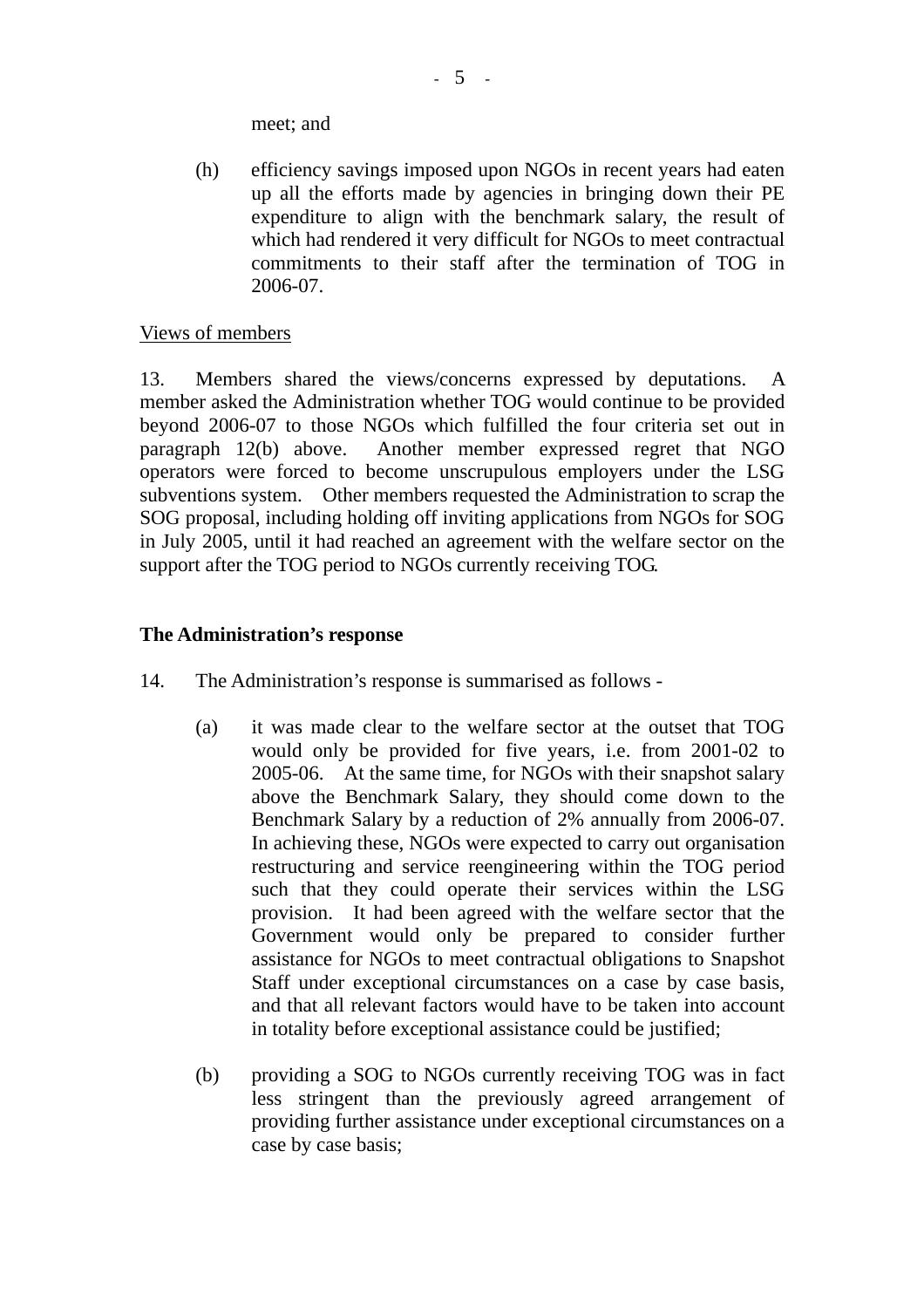- (c) NGOs had to honour their contractual obligations to staff regardless of the termination of TOG. The main concern of the Administration was to ensure that subvented welfare services would not be undermined;
- (d) there was no cause for concern that there would be adverse impact on the service quality of welfare services after the termination of TOG. After the launch of LSG, assistance was provided to NGO management to enhance their ability in terms of corporate governance. Best practices on corporate governance were also disseminated to all NGOs on LSG through experience-sharing sessions organised by SWD. Moreover, the service performance of each welfare service funded by SWD was monitored on the basis of the FSAs drawn up between SWD and the NGOs operating the subvented services;
- (e) circumstances of individual NGOs would be carefully reviewed before any further assistance would be provided to those NGOs which still had difficulties in meeting their contractual obligations to staff after exhausting SOG. Such assistance did not have to be confined to financial assistance and could take the form of, say, providing advice on organisation restructuring and service reengineering;
- (f) the Administration disagreed that the LSG subventions system had forced NGO operators to become unscrupulous employers in order to attain financial viability. As resources were finite, there was a need to place emphasis on the effective use of public resources, innovation, responsiveness and performance management to meet changing community needs;
- (g) there was no question of the Administration adopting the LSG subventions system in order to save money, as evidenced by the fact that spending on social welfare services including subventions had been on the rise in the past few years;
- (h) the main objectives of raising the 25% cap on LSG Reserve was to better enable NGOs to overcome any possible operating deficits after the TOG period through organisation restructuring and service reengineering and/or to improve their efficiency. It should be pointed out that allowing NGOs to utilise their LSG reserve to offer VR for their staff was made having regard to the requests from some NGOs which felt that such a measure could help to increase the efficiency of their organisations. The Administration had however advised that NGO boards should consult their staff before the implementation of any VR scheme.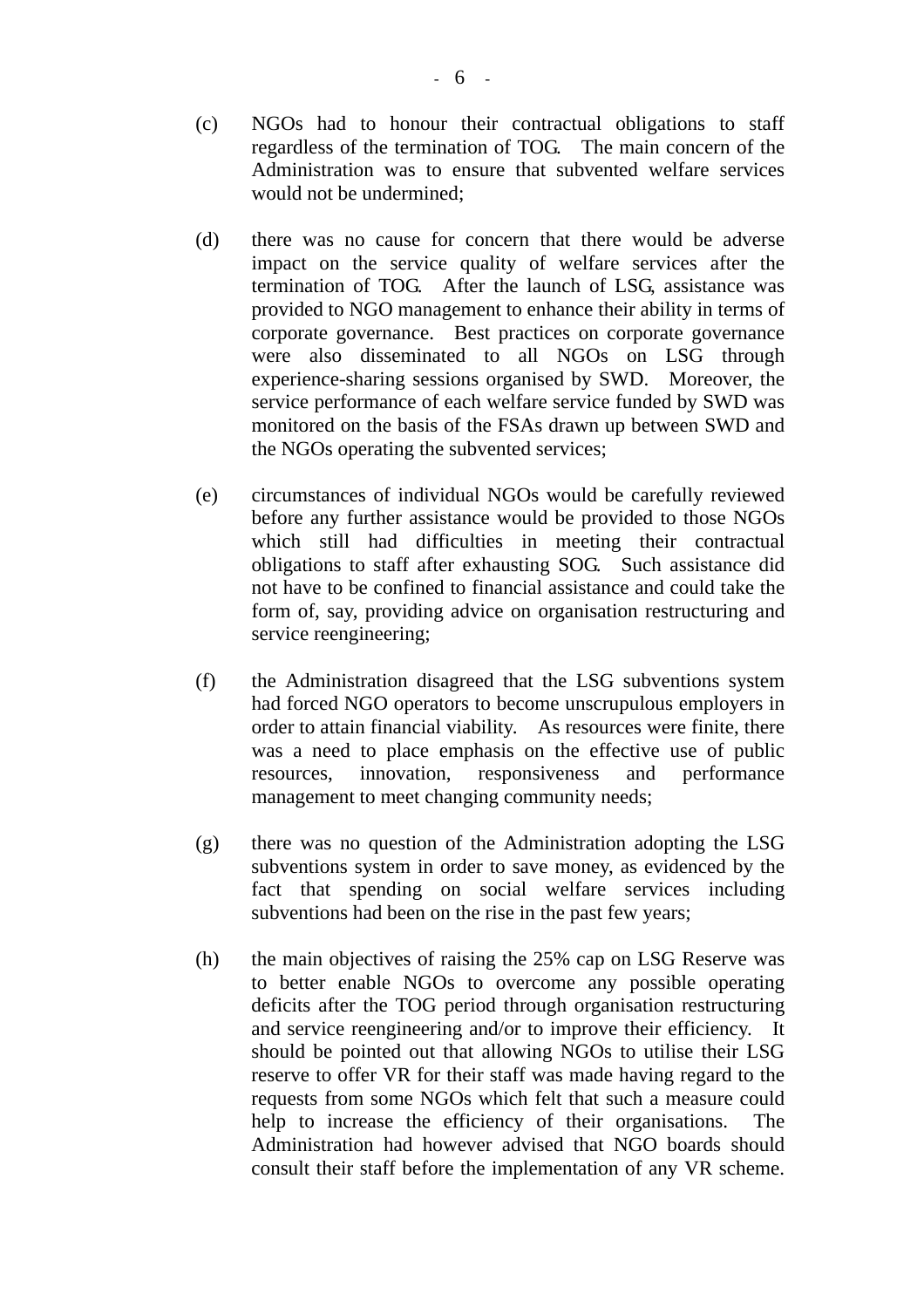SWD would provide NGOs with some guiding principles, but flexibility would be allowed for NGOs to formulate a scheme that best suited their staffing and financial conditions;

- (i) although the financial viability of an NGO would be a consideration in the allocation of new welfare services, the prime considerations remained to be knowledge, expertise and experience in the particular service and the quality of the service proposal;
- (j) BL144 had to be read in conjunction with BL145 which stipulated that "On the basis of the previous social welfare system, the Government of the Hong Kong Special Administrative Region shall, on its own, formulate policies on the development and improvement of this system in the light of the economic conditions and social needs". It should also be pointed out that the LSG subventions system was implemented after 1997 and joining the new system was voluntary;
- (k) as resources were finite, it was incumbent upon the Administration to see that public resources were used in a most cost-effective manner. The Administration believed that the LSG subventions system was the best vehicle to achieve such. Nevertheless, the Administration would not rule out conducting a review of the LSG subventions system in the long run to look at ways on how to further improve the system. In the meantime, focus would need to be put on addressing the financial difficulties faced by some NGOs in meeting contractual obligations to their staff after the cessation of TOG; and
- (l) the Administration would continue to collect views from different sectors of the community, including the welfare sector, before finalising the proposal. The application timetable for the SOG was yet to be firmed up, and it was made in response to some NGOs' request for the issue to be sorted out as soon as possible.

#### **Member's motion**

15. At the meeting, the following motion was moved by Dr Fernando CHEUNG and supported by all members present at the meeting -

"That this Panel requests the Government to withdraw the SOG proposal and extend the TOG period. At the same time, the Government should conduct a comprehensive review of the LSG subventions system and the competitive bidding policy by extensively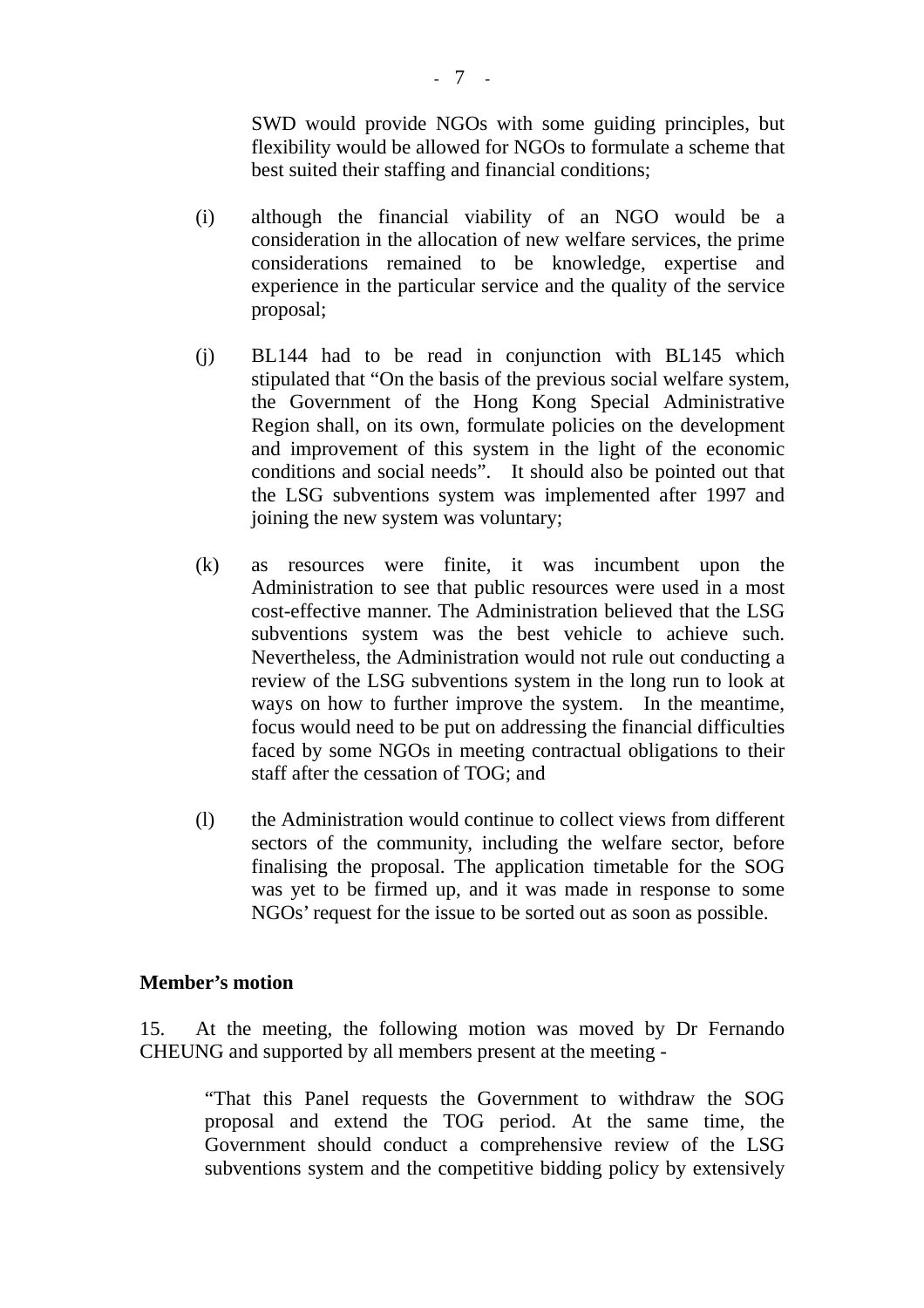consulting the welfare sector, service users and the public, so as to improve the existing funding allocation system."

16. Members are invited to note the deliberations of competitive bidding for new elderly residential units at the meeting of the Panel held on 5 March 2001, a summary of which is given in **Appendix II**.

### **Relevant papers**

17. Members are invited to access the LegCo website  $(\frac{http://www.legco.gov.hk})$  to view the minutes of the meetings held on 13 March 2000, 20 June 2000, 13 November 2000, 5 March 2001, 9 February 2004, 8 March 2004 and 13 December 2004, the papers provided by the Administration and the submissions from the deputations.

Council Business Division 2 Legislative Council Secretariat 8 July 2005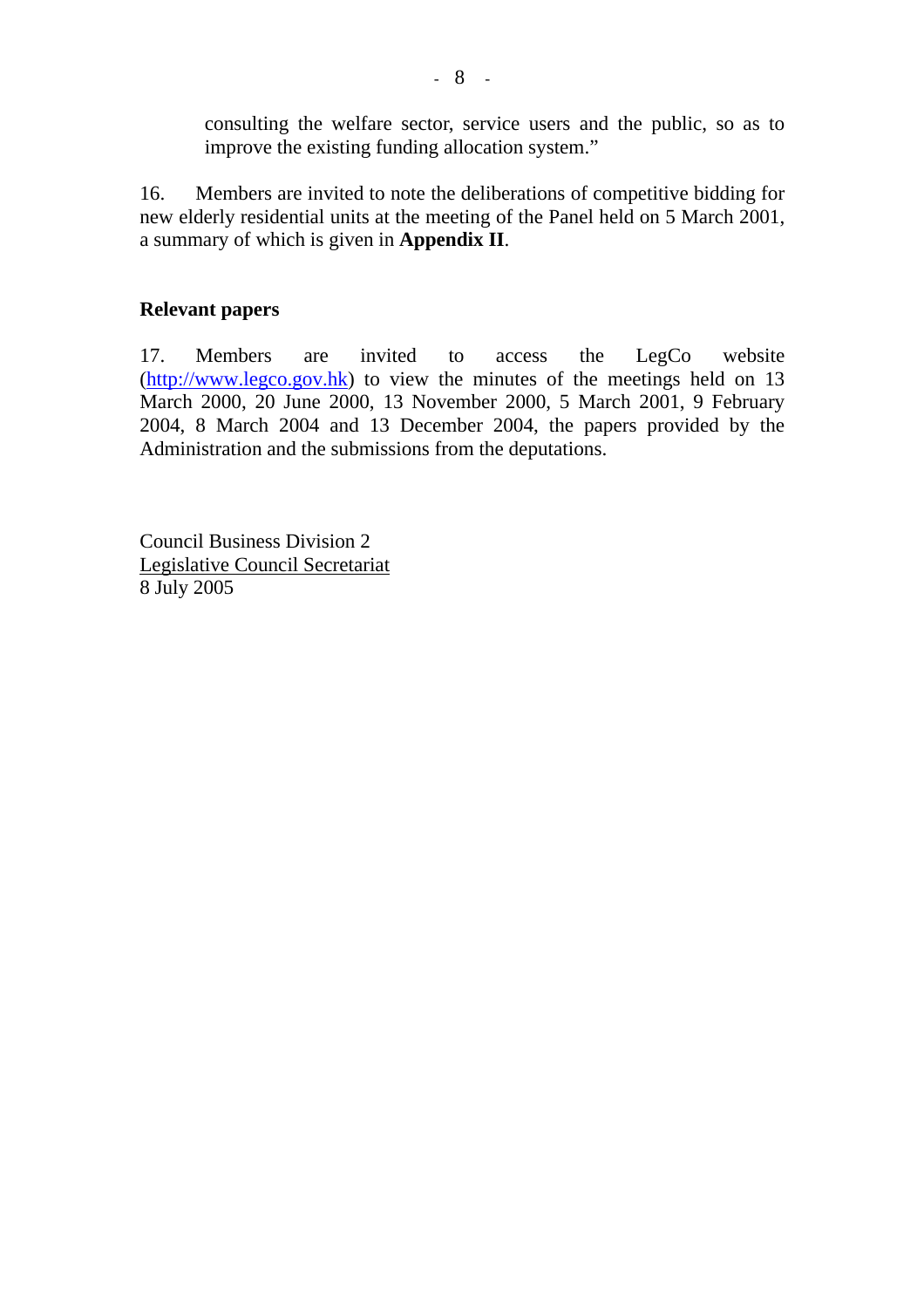# **Appendix I**

## **Development and implementation of the Lump Sum Grant subventions system**

#### October 1999 to May 2000 : consultation on initial proposals

 In October 1999, the Administration presented to the Social Welfare Advisory Committee initial proposals to introduce a new funding arrangement in the form of a LSG. The welfare sector was consulted on these initial proposals. Taking into consideration comments received, the Administration released the Lump Sum Grant (LSG) proposals for consultation in February 2000.

2. Under the proposed LSG package, funding for the personal emoluments (PE) of NGOs was calculated on the following basis -

- (a) first of all, the benchmark LSG of each NGO would be determined on the basis of the mid-point salaries of the existing pay scales of its recognised establishment, i.e. all approved posts, as at 1 April 2000 plus the sector-wide average Provident Fund (PF) employer's contribution of 6.8%;
- (b) secondly, a snapshot of staff strength of each NGO as at 1 April 2000 and its PE subvention for 2000-2001 under the existing subvention mode would be taken and projected respectively;
- (c) comparison would then be made between this projected PE subvention with the benchmark -
	- (i) for agencies with snapshot above the benchmark, they would receive the snapshot as the LSG. There would be no top-up or clawback in the course of the financial year except for adjustment in line with the annual civil service pay award. Their LSG would be reduced annually to reach the benchmark in steps of 2% per annum starting from 2003-2004; and
	- (ii) for agencies with snapshot below the benchmark, they would receive the LSG in one stop, i.e. on day one, provided that their service was already fully commissioned. Likewise, there would be no top-up or clawback in the course of the financial year except for adjustment in line with the annual civil service pay award.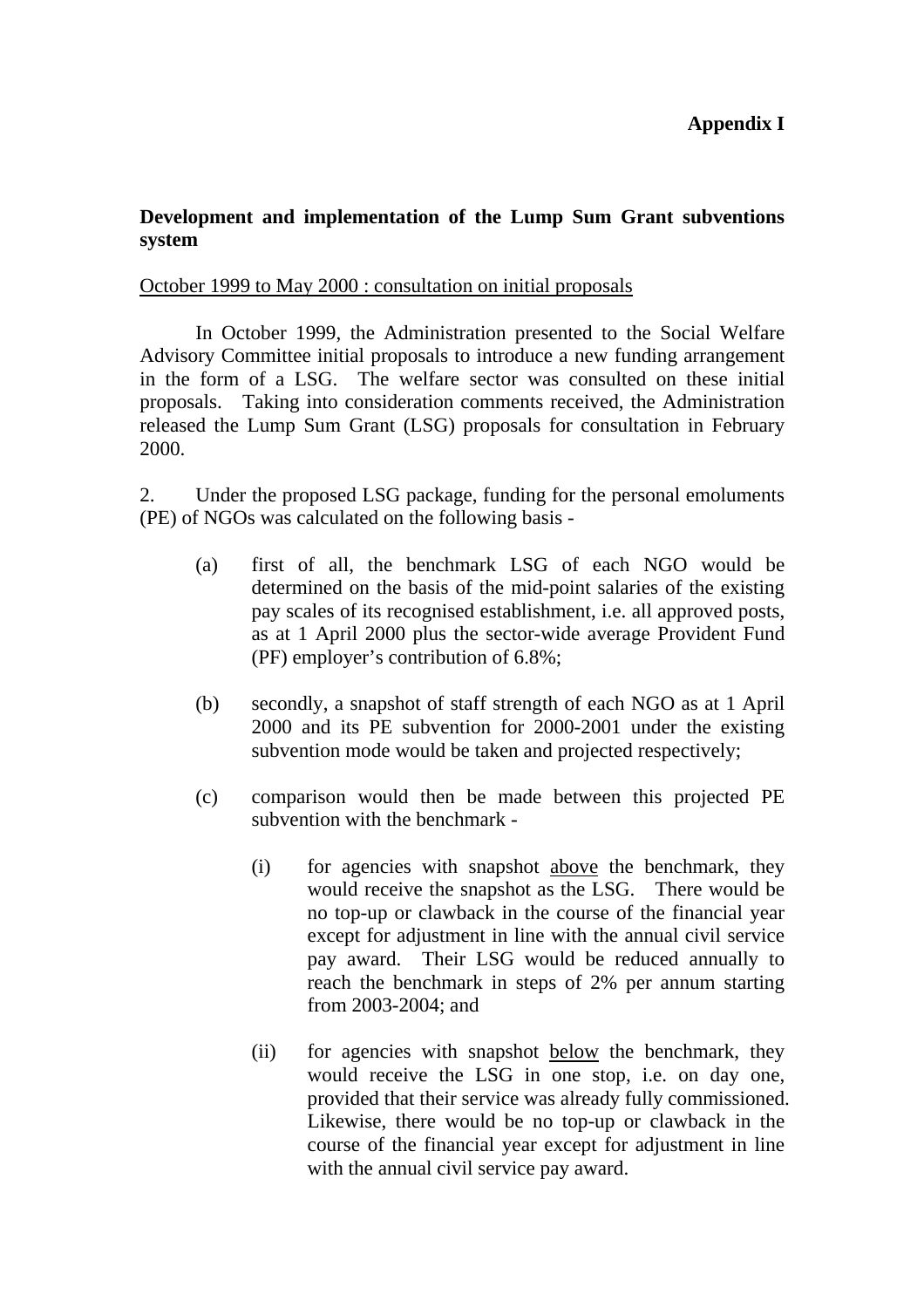3. To address the sector's concern that the LSG might not provide sufficient funds to meet their contractual commitments to existing staff, the Administration proposed the introduction of a TOG Scheme to address any possible problems in the first three years, arising from meeting contractual obligations to serving staff for salary creep and PF contributions. The intention was to allow NGOs to have sufficient time to adjust to the changes. Under this Scheme, NGOs who could demonstrate that they had insufficient funds to meet their salary creep and PF contributions for service who were on their payroll as at 1 April 2000 might apply to SWD for a one-off grant during this period. A set of criteria for the TOG would be worked out and a vetting committee would be set up to consider the applications.

# June 2000 to August 2000 : revised LSG package

4. Having regard to the views and suggestions collected at the end of the consultation period in May 2000, revisions to the proposed LSG package were made by the Administration to ensure that sufficient funds would be provided for NGOs to honour the contractual commitments with their staff. The main improvements made were as follows -

- (a) in respect of PF, the Social Welfare Department (SWD) would adopt the arrangement to reimburse the employer's PF contribuation in respect of the existing staff on an actual basis. All PF funding provision for both existing and new staff would be kept in a separate designated account solely for PF purposes, and PF funding calculation for new staff would be raised from 5% to 6.8% of the mid-point salary;
- (b) the TOG period would be extended from three to five years; and
- (c) NGOs would be required to start to come down to the benchmark at the end of the TOG period, i.e. NGOs should achieve the benchmark in 2005-2006 instead of 2003-2004 as original proposed.

Moreover, there was no mandatory timetable requiring all NGOs to move on to LSG on a compulsory basis.

# August 2000 to October 2000 : improvements to LSG implementation

5. In response to the sector's concern over certain operational aspects and uncertainty about protection of existing staff working in "unvetted units" under the then subventions system, further revisions were made to the LSG package. Concerning NGO staff, TOG and PF arrangements were extended to all existing staff in unvetted units under a set of prescribed conditions for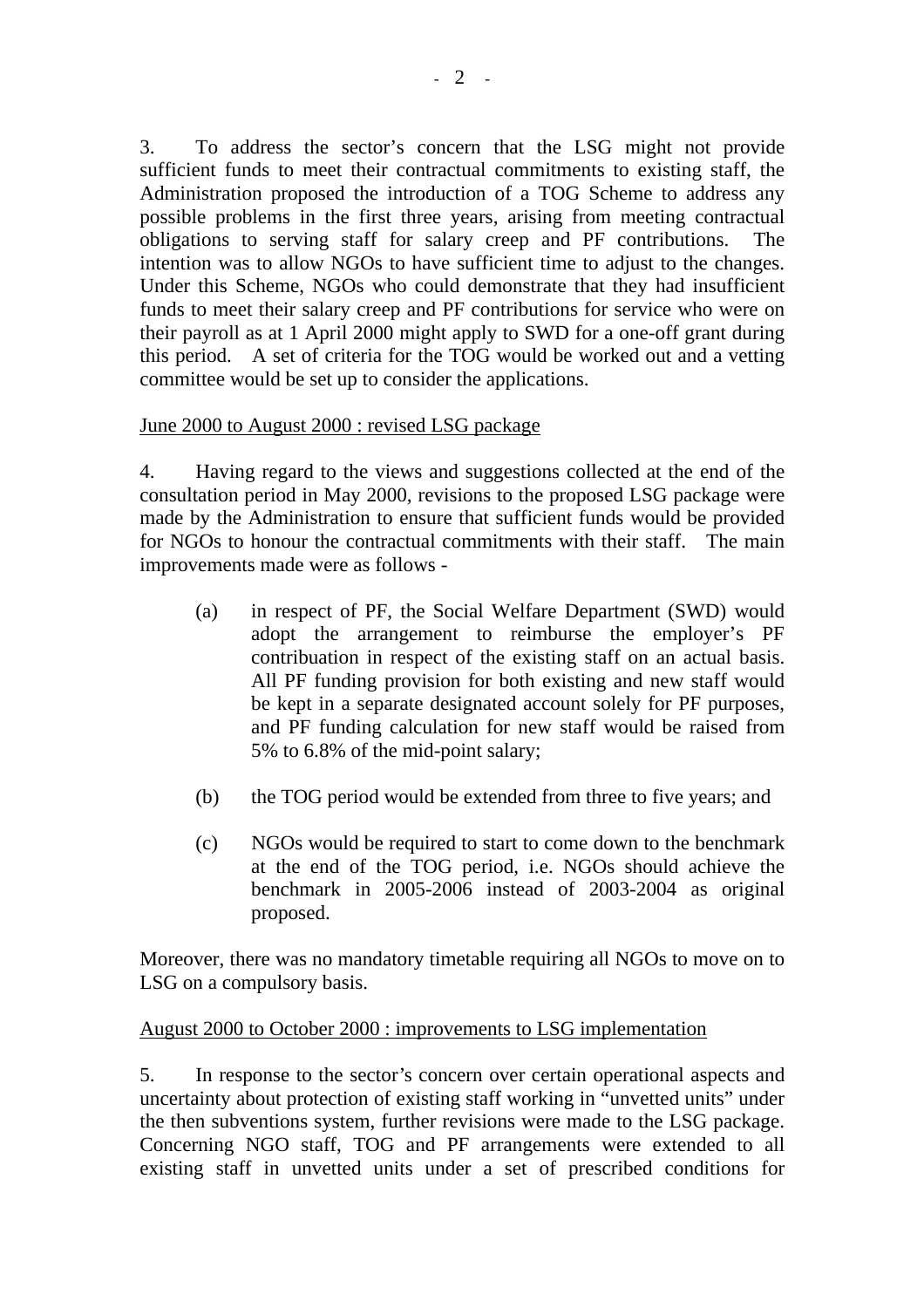regularization. Unvetted unit is a form of recognised system under the Modified Standard Cost system in social welfare subventions accepted over the years. Under such system, NGOs have the flexibility in the employment of staff, in terms of both numbers and grade/rank, within the standard funding provision calculated at mid-point salary of the notional establishment and a 4.5% PF. NGOs with unvetted units may seek regularisation as they see fit but upon regularisation, full matching of staff members and grade/rank will be required and full compliance with staff qualifications has to be assured.

6. With the Legislative Council Finance Committee's approval on 15 December 2000, the LSG subventions system was formally put in place as from 1 January 2001.

# **Major concerns raised by the Panel**

7. At the meeting on 13 March 2000, the Panel was informed of the details of the proposed LSG package (see paragraphs 2 and 3 above). In response to members' concern, the Administration advised that if, after the expiration of three-year TOG period, some NGOs still had difficulty in meeting their commitments to existing staff, the Administration was prepared to work with them and considered how it would continue to help. Three members' motions, carrying the same votes, were passed at the meeting. The wordings of these motions are as follows -

#### *First motion*

 "That this Panel urges the Government to restrict the scope of implementation of the LSG funding package to "Other Charges" first, in order to ensure that the PE and benefits will remain unchanged and to allow NGOs flexibility in the use of resources. The package should be further discussed only after SPMS has been fully implemented and reviewed";

#### *Second motion*

 "That this Panel urges the Administration to provide resources to NGOs to enable them to maintain the current remuneration and benefit packages for existing staff"; and

#### *Third motion*

 "That this Panel urges the Administration to defer implementation of the new funding proposal until it has the support of the welfare sector".

8. The Panel was briefed by the Administration on the details of the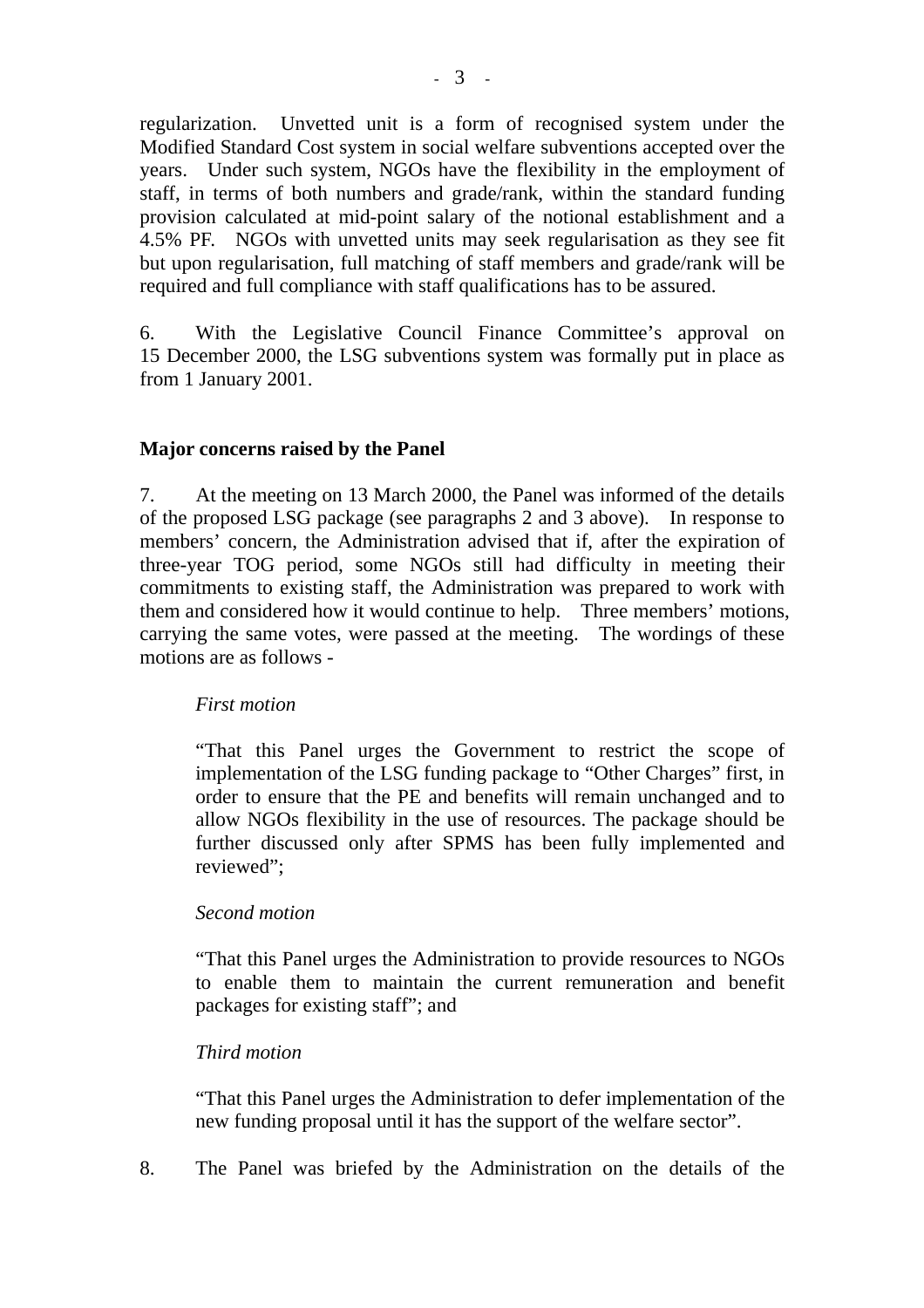improved LSG package on 20 June 2000 (see paragraph 4 above) and again on 13 November 2000 on the implementation of the LSG subventions system (see paragraph 5 above). Despite the various improvements made, members remained concerned that the implementation of the new funding arrangements would give rise to NGO management replacing experienced staff with lower-paid new staff, not filling the vacant posts and/or discontinue linkage with the civil service pay scale. A question was also raised as to whether consideration could be given to extending the TOG to those NGOs which had difficulty in meeting their contractual commitments to existing staff.

9. The Administration replied that for NGOs opting to join the LSG, it was up to the NGOs to decide how they wished to remunerate their staff. If the Administration forced the NGOs to follow a prescribed set of conditions of services, it would defeat the purpose for implementing the new funding arrangement in the first place.

10. As regards extending the TOG period, the Administration considered such a move not necessary. The Administration was confident that the formula for the calculation of the LSG, coupled with the TOG, should provide NGOs with sufficient funds to meet their contractual commitments to existing staff.

# **Recent development**

 11. The issue of the impact of the cessation of the TOG on NGOs was raised at the meetings of the Panel on 9 February 2004, 8 March 2004 and 13 December 2004. Members pointed out that with the more than 10% cutback implemented during the past five years to achieve efficiency savings under the Enhanced Productivity Programme, the welfare sector would not be able to absorb any further cut in funding without adversely affecting their services, not to mention that the sector had to achieve a further across-the-board 1% savings in 2005-2006.

 12. The Administration advised that a survey was being conducted by SWD to find out the impact of the expiry of TOG on the operation of NGOs, and see what assistance could be provided to NGOs in need. A motion urging the Administration to extend the TOG to ensure the quality of social welfare services and to better meet the needs of the public for such services was also passed by the Panel on 13 December 2004 by all but one member present at the meeting.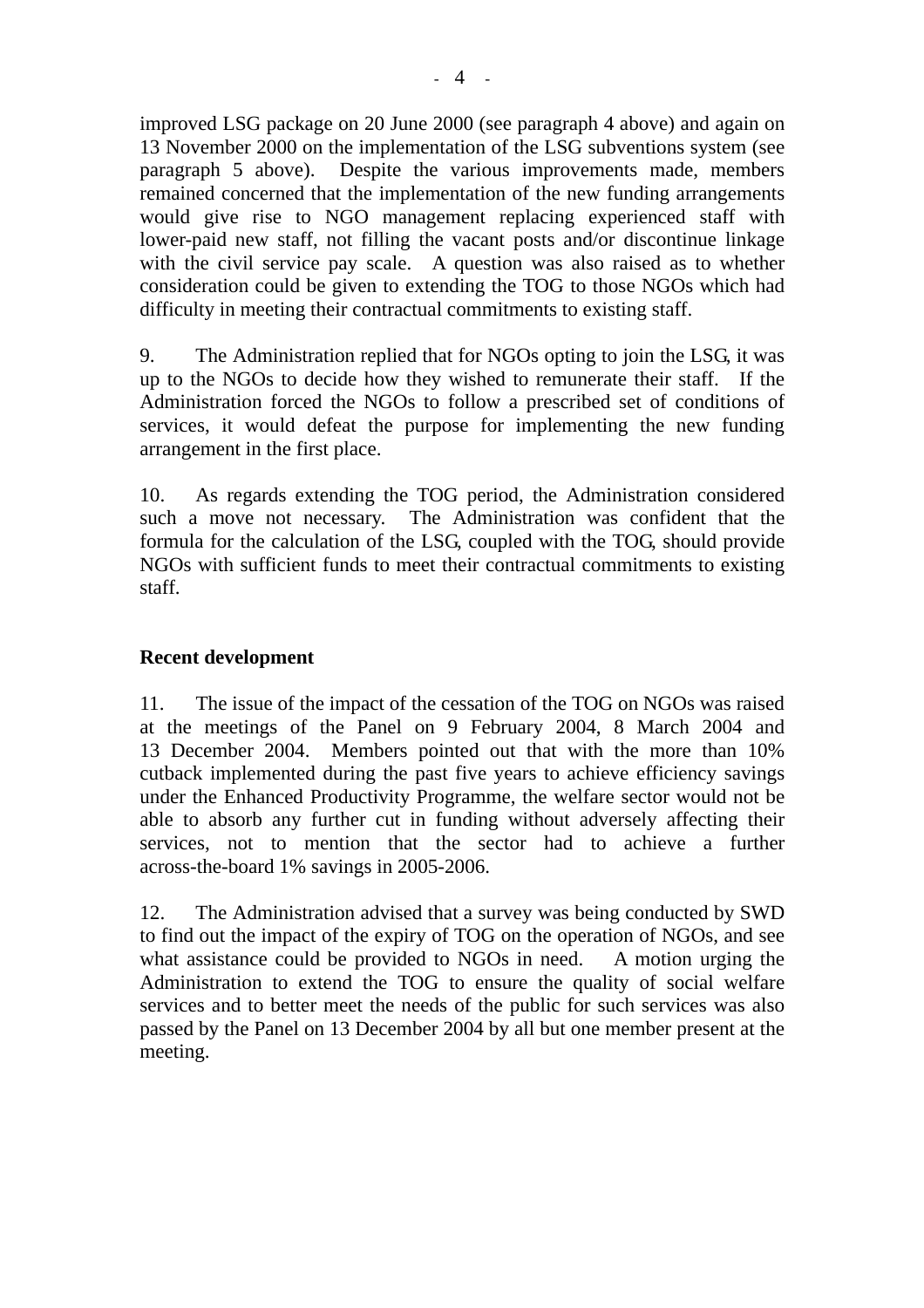# **Appendix II**

## **Competitive bidding for new elderly residential units**

#### **Background**

 The Panel on Welfare Services (the Panel) was briefed by the Administration on 5 March 2001 about its plan to adopt competitive bidding based on quality and cost-effectiveness for new elderly residential units, with the exception of those new units already allocated or required for service rationalisation purposes, among others.

#### **Major views/concerns raised by the Panel and deputations**

2. The majority of members and all deputations attending the meeting strongly opposed to the tendering of new elderly residential units being opened up to both non-governmental organisations (NGOs) and the private sector for the following reasons -

- (a) the prime objective of the private firms was to make profits, and the only way they could win a bid to operate a residential home for the elderly (RCHE) which placed a 20% weighting on price and make a profit in the end was to exploit their staff by offering them low salaries and making them worked long hours. Given that residential care service for the elderly was a labour-intensive and personalised service, it was difficult to see why the quality of such service would not suffer;
- (b) there was no need to include the private sector in the bidding of new elderly residential units in order to have open and fair competition, as NGOs could compete among themselves on the same basis;
- (c) many overseas jurisdictions which practised competitive bidding of welfare services had found that the demerits of implementing such an approach outweighed the merits;
- (d) there was no reason to open up the bidding of new elderly residential units to the private sector unless there was evidence that such service run by the NGOs was not cost-effective and of unsatisfactory quality; and
- (e) a review should be conducted on the operation of private RCHEs